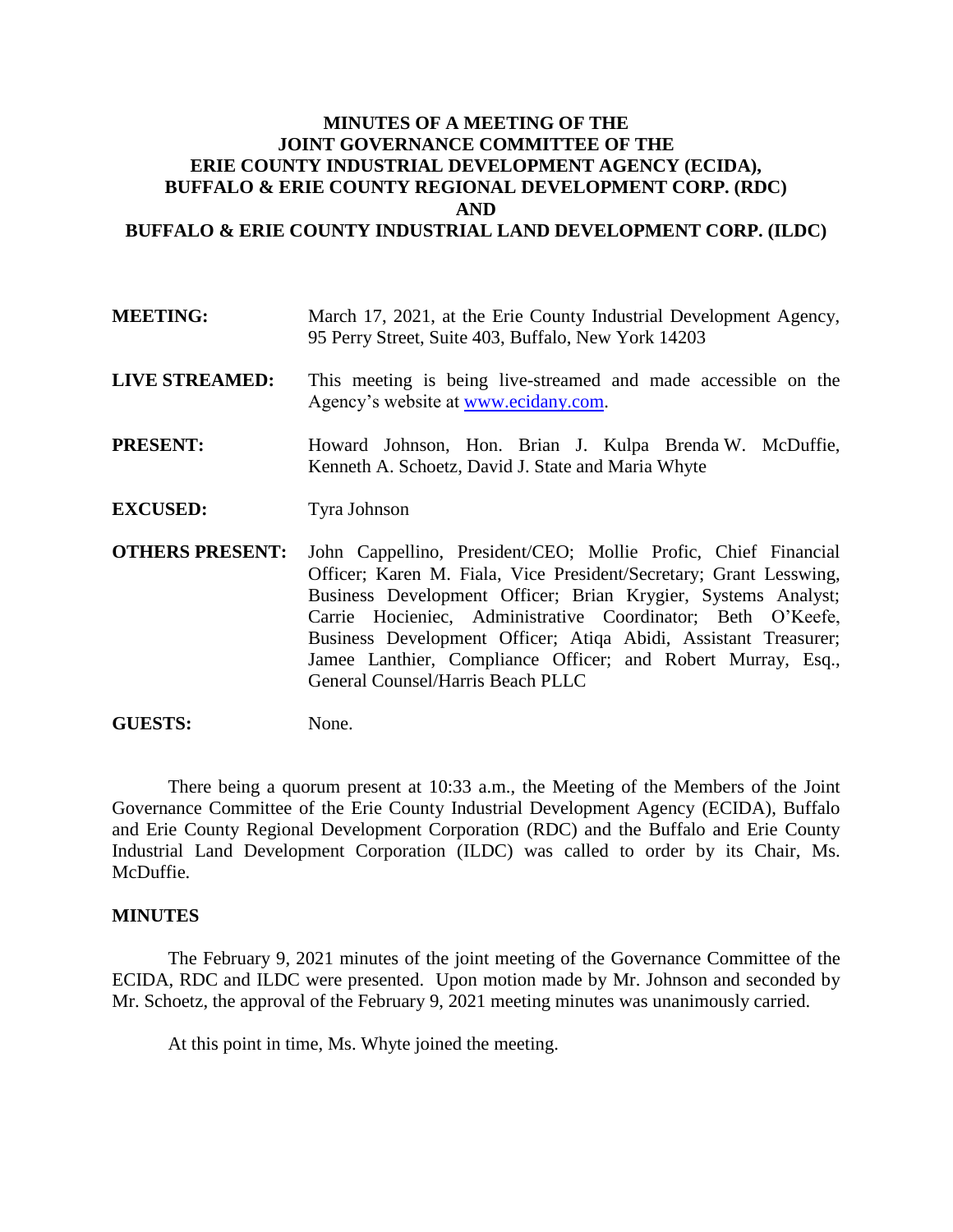### **2020 PAAA ANNUAL REPORT**

Ms. O'Keefe and Karen Fiala reviewed the 2020 PAAA annual report.

Ms. Whyte moved and Mr. Johnson seconded to accept and recommend the report as proposed be forwarded to the members of the ECIDA Board for approval. Ms. McDuffie called for the vote and the motion was then unanimously approved.

## **BOARD OF DIRECTORS 2020 SELF-EVALUATION**

Ms. Fiala reviewed the Board of Directors 2020 self-evaluation.

Ms. Whyte moved and Mr. Johnson seconded to accept and recommend the 2020 Board of Directors self-evaluation be forwarded to the members of the ECIDA Board for approval. Ms. McDuffie called for the vote and the motion was then unanimously approved.

## **RE-ADOPTION OF ECIDA/RDC/ILDC POLICES**

Mr. Cappellino advised the members that the following polices have had no changes made to them:

- a. Whistleblower Policy
- b. Governance Committee Charter
- c. Property Disposition Guidelines
- d. Real Property Acquisition Policy
- e. Defense & Indemnification Policy
- f. Board Member Compensation, Reimbursement & Attendance Policy
- g. Travel, Conferences, Meals & Entertainment Policy
- h. Statement of Duties & Responsibilities of the Board of Directors
- i. Statement of the Competencies & Personal Attributes Required of Board Members
- j. Code of Ethics & Conflict of Interest Policy

Mr. Johnson moved and Mr. Schoetz seconded to approve of the re-adoption of the above listed ECIDA/RDC/ILDC policies. Ms. McDuffie then called for the vote and the motion was unanimously approved.

## **GOVERNANCE COMMITTEE 2020 SELF-EVALUATION**

Ms. O'Keefe reviewed the Governance Committee 2020 self-evaluation.

Mr. Schoetz moved and Mr. Johnson seconded to approve of the 2020 Governance Committee self-evaluation. Ms. McDuffie then called for the vote and the motion was unanimously approved.